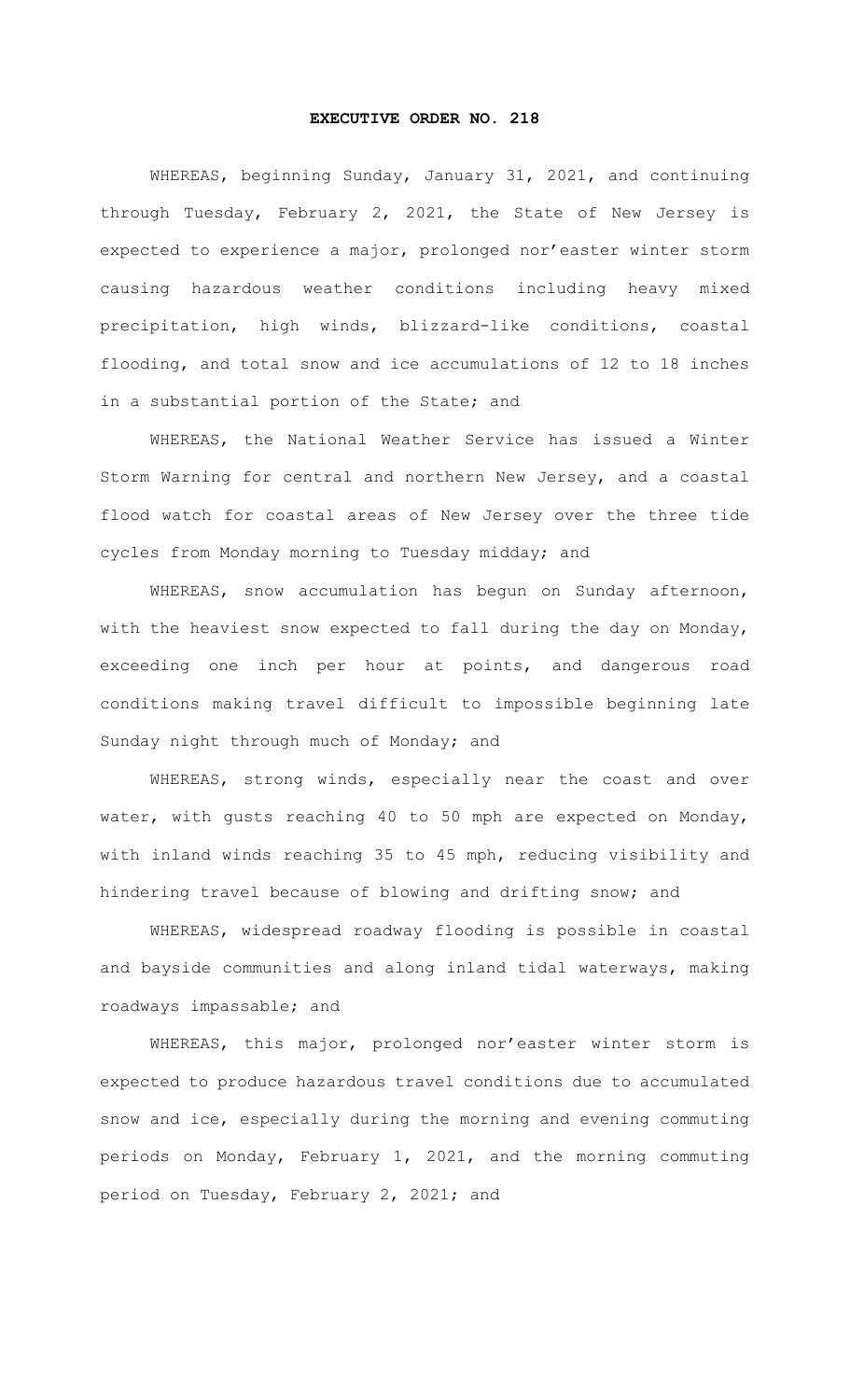WHEREAS, this major, prolonged nor'easter winter storm is expected to produce hazardous travel conditions even for areas that receive lesser snowfall totals, and to make clearing snow and ice very difficult; and

WHEREAS, as part of the State's response to this major, prolonged nor'easter winter storm, the Commissioner of the New Jersey Department of Transportation ("DOT") has issued an Administrative Order(s) regarding vehicle travel restrictions pursuant to N.J.S.A. 27:1A-5, N.J.S.A. 27:3A-3, and N.J.S.A. 39:4-8.3; and

WHEREAS, strong winds are expected which may cause downed power lines and trees, resulting in power outages, and will impede the normal operation of public and private entities; and

WHEREAS, these serious weather conditions will make it difficult or impossible for citizens to obtain the necessities of life, as well as essential services such as police, fire, and first aid; and

WHEREAS, this impending significant winter storm constitutes an imminent hazard that threatens and presently endangers the health, safety, and resources of the residents of the State; and

WHEREAS, this situation may become too large in scope to be handled in its entirety by the normal county and municipal operating services in some parts of this State, and this situation may spread to other parts of the State; and

WHEREAS, the Constitution and statutes of the State of New Jersey, particularly the provisions of N.J.S.A. App. A:9-33, et seq., N.J.S.A. 38A:3-6.1, N.J.S.A. 38A:2-4, and all amendments and supplements thereto, confer upon the Governor of the State of New Jersey certain emergency powers;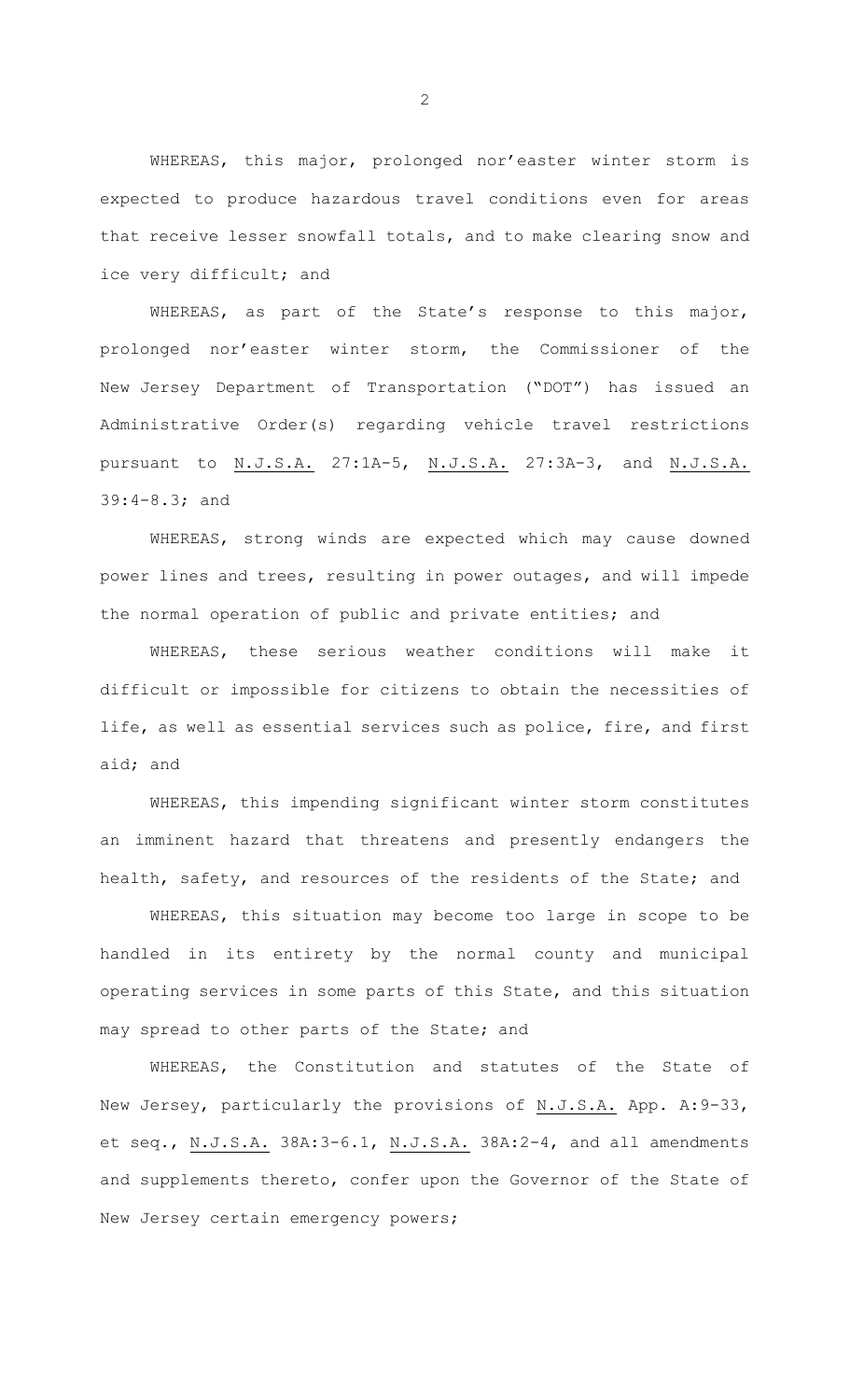NOW, THEREFORE, I, PHILIP D. MURPHY, Governor of the State of New Jersey, in order to protect the health, safety, and welfare of the people of the State of New Jersey DO DECLARE and PROCLAIM that a State of Emergency exists throughout the State of New Jersey, effective at 7:00 p.m. on January 31, 2021; and I hereby ORDER and DIRECT the following:

1. I authorize and empower the State Director of Emergency Management, who is the Superintendent of State Police, to implement the State Emergency Operations Plan and to direct the activation of county and municipal emergency operations plans, as necessary, and to coordinate the recovery effort from this emergency with all governmental agencies, volunteer organizations, and the private sector.

2. I authorize and empower, in accordance with N.J.S.A. App. A:9-33, et seq., as supplemented and amended, the State Director of Emergency Management, who is the Superintendent of State Police, through the police agencies under his control, and with consideration of any Administrative Order(s) issued by the Commissioner of the DOT, to determine and control the direction of the flow of vehicular traffic on any State or interstate highway, municipal or county road, and any access road, including the right to detour, reroute, or divert any or all traffic and to prevent ingress or egress from any area that, in the State Director's discretion, is deemed necessary for the protection of the health, safety, and welfare of the public, and to remove parked or abandoned vehicles from such roadways as conditions warrant.

3. I authorize and empower the Attorney General, pursuant to the provisions of N.J.S.A. 39:4-213, acting through the Superintendent of State Police, and with consideration of any Administrative Order(s) issued by the Commissioner of the DOT, to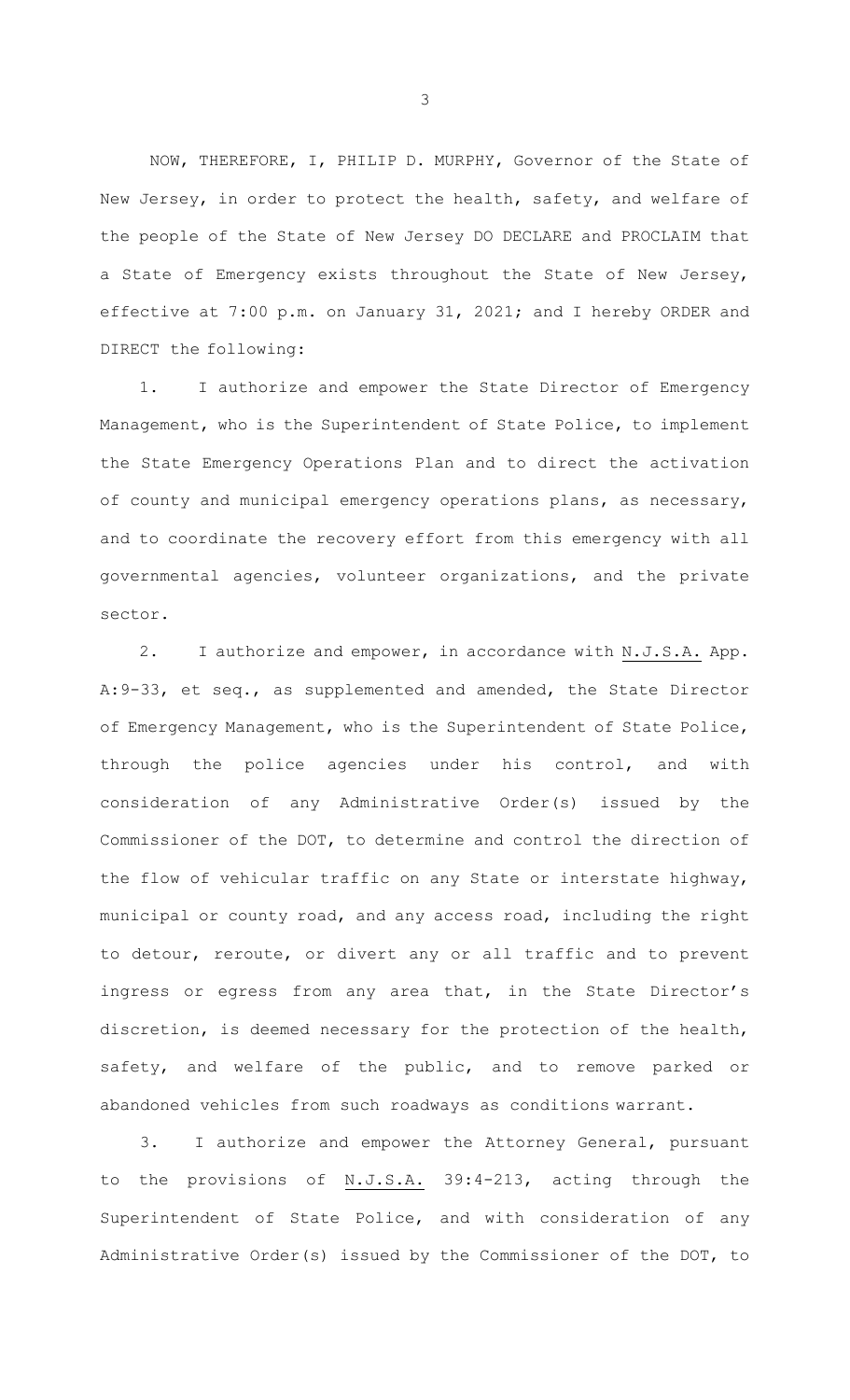determine and control the direction of the flow of vehicular traffic on any State or interstate highway, municipal or county road, and any access road, including the right to detour, reroute, or divert any or all traffic, to prevent ingress or egress, and to determine the type of vehicle or vehicles to be operated on such roadways. I further authorize all law enforcement officers to enforce any such order of the Attorney General or Superintendent of State Police within their respective municipalities.

4. I authorize and empower the State Director of Emergency Management to order the evacuation of all persons, except for those emergency and governmental personnel whose presence the State Director deems necessary, from any area where their continued presence would present a danger to their health, safety, or welfare because of the conditions created by this emergency.

5. I authorize and empower the State Director of Emergency Management to utilize all facilities owned, rented, operated, and maintained by the State of New Jersey to house and shelter persons who may need to be evacuated from a residence, dwelling, building, structure, or vehicle during the course of this emergency. Individuals housed or sheltered pursuant to this Order are exempted from transient guest and seasonal tenant restrictions permitted by Administrative Order Nos. 2020 8-9 issued on April 4, 2020 and April 24, 2020, respectively, in response to the COVID-19 pandemic.

6. I authorize and empower the executive head of any agency or instrumentality of the State government with authority to promulgate rules to waive, suspend, or modify any existing rule, where the enforcement of which would be detrimental to the public welfare during this emergency, notwithstanding the provisions of the Administrative Procedure Act or any law to the contrary for the duration of this Order, subject to my prior approval and in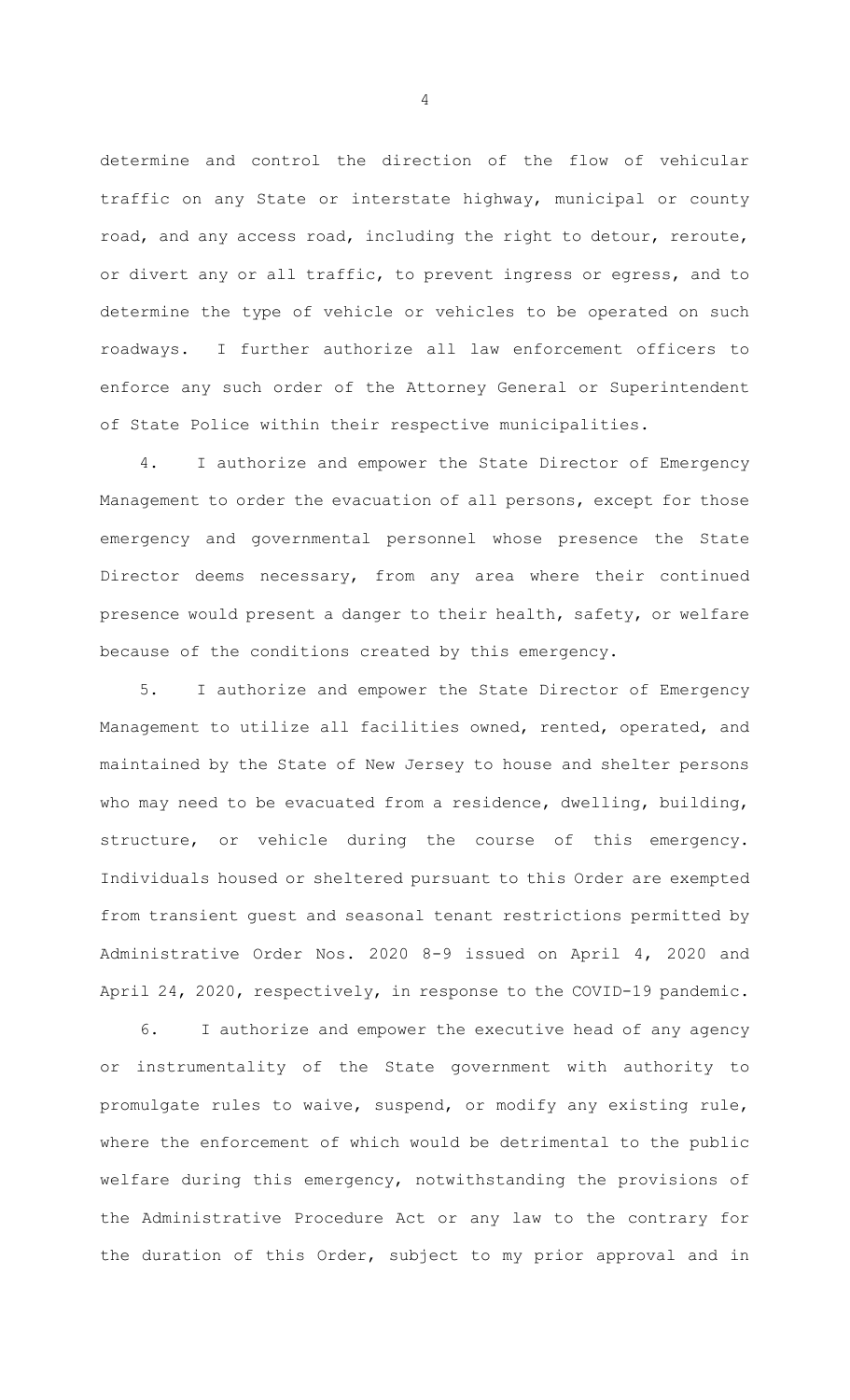consultation with the State Director of Emergency Management. Any such waiver, modification, or suspension shall be promulgated in accordance with N.J.S.A. App. A:9-45.

7. I authorize and empower the Adjutant General, in accordance with N.J.S.A. 38A:2-4 and N.J.S.A. 38A:3-6.1, to order to active duty such members of the New Jersey National Guard who, in the Adjutant General's judgment, are necessary to provide aid to those localities where there is a threat or danger to the public health, safety, and welfare and to authorize the employment of any supporting vehicles, equipment, communications, or supplies as may be necessary to support the members so ordered.

8. In accordance with the N.J.S.A. App. A: 9-34 and N.J.S.A. App. A:9-51, I reserve the right to utilize and employ all available resources of the State government and of each and every political subdivision of the State, whether of persons, properties, or instrumentalities, and to commandeer and utilize any personal services and any privately-owned property necessary to protect against this emergency.

9. In accordance with N.J.S.A. App. A:9-40, no municipality, county, or any other agency or political subdivision of this State shall enact or enforce any order, rule, regulation, ordinance, or resolution which will or might in any way conflict with any of the provisions of this Order, or which will in any way interfere with or impede the achievement of the purposes of this Order.

10. It shall be the duty of every person or entity in this State or doing business in this State and of the members of the governing body and every official, employee, or agent of every political subdivision in this State and of each member of all other governmental bodies, agencies, and authorities in this State of